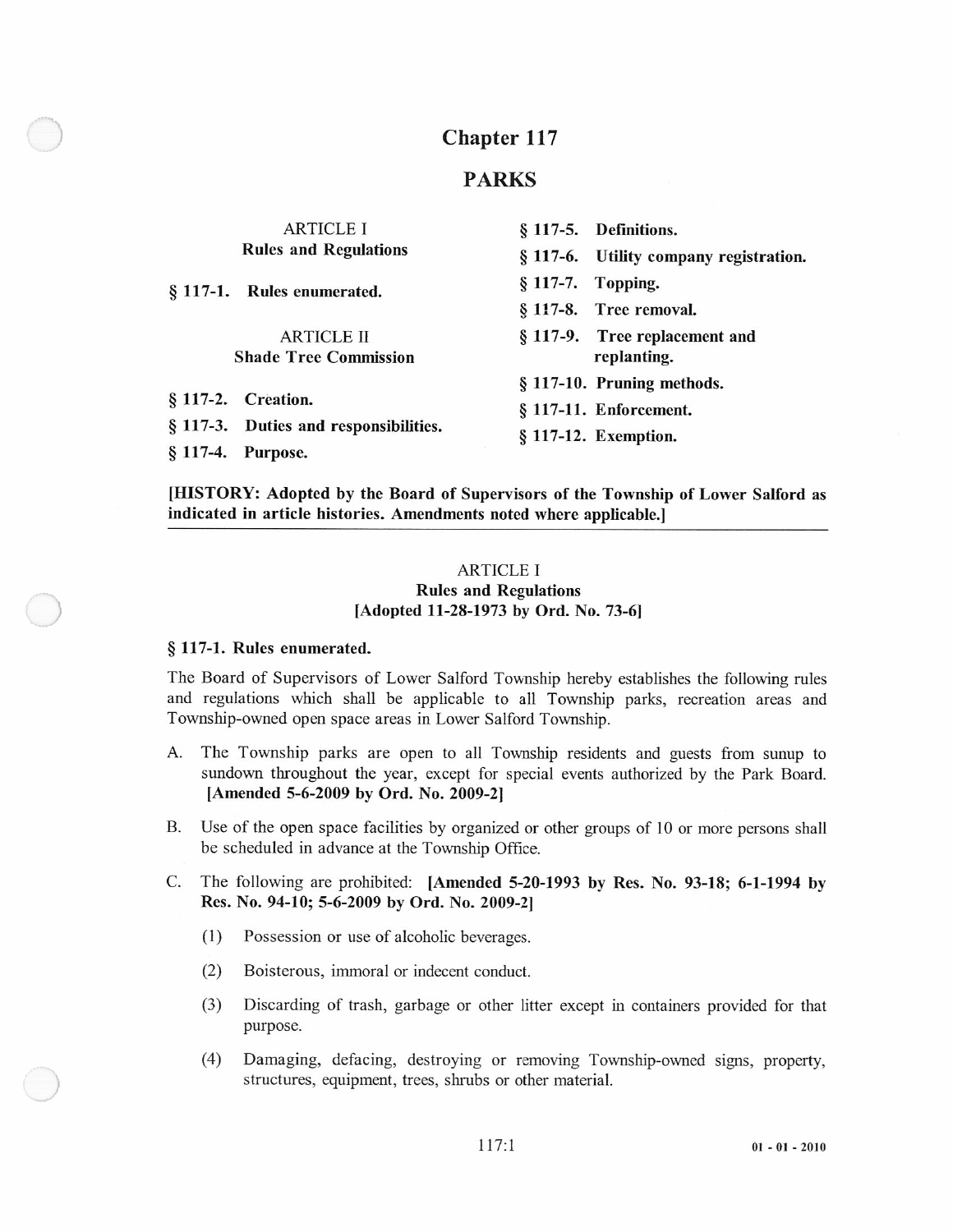- (5) Planting, cutting, digging and/or removal of plant material (e.g., trees, shrubs, crops, ground cover, etc.) except upon receipt of <sup>a</sup> permit from the Park Board.
- (6) Operating, stopping or parking of any motor vehicle except on designated roads or parking areas. Working authorized farm vehicles and Township maintenance equipment are excepted.
- (7) Operating any motor vehicle on <sup>a</sup> park road or parking lot in <sup>a</sup> reckless or negligent manner or in such <sup>a</sup> manner as to become <sup>a</sup> nuisance to other park users. Operating <sup>a</sup> minibike, snowmobile or other similar recreational vehicle anywhere in <sup>a</sup> Township park, recreation area or Township-owned open space area.
- (8) Discharging any type of firearm.
- (9) Possession or use of fireworks.
- (10) Possession or use of archery equipment.
- (11) All fires, except cooking fires in fireplaces, grills or other equipment furnished for cooking purposes in designated areas when under adult supervision. All open burning unless <sup>a</sup> special permit is granted by the Township Fire Marshal. All such fires must be completely extinguished before leaving.
- (12) Playing or practicing golf anywhere on parks, playgrounds, or open space areas.
- (13) Geocaching in parks, playgrounds, or open space areas.
- (14) Paintball in parks, playgrounds, or open space areas.
- (15) Vehicle repairs or maintenance of any type.
- (16) Disturbance of birds' nests, eggs or any other wildlife or wildlife habitat.
- (17) Erection of any temporary or permanent structure, such as tree houses, platforms, or clubhouses.
- (18) All dogs must be under control and may not be allowed to run at large.
- (19) Trapping, except upon receipt of <sup>a</sup> permit from the Park Board.
- (20) Swimming, boating and use of flotation devices on any Township-owned pond.
- (21) Depositing household waste in the trash containers throughout the open space area.
- D. Public use of those portions of the open space facilities that are leased by the Township to tenants is limited and shall in no way result in injury to crops, livestock, fences and/or buildings and shall not inconvenience in any manner the tenants in their legal activities.
- E. Camping and provision of auxiliary facilities (e.g., latrines) shall be limited to approved sites.
- F. Any person or persons violating any of the provisions of this article shall be subject to <sup>a</sup> criminal fine not to exceed \$1,000 per violation plus restitution for damages done and

117:2 01-01-2010